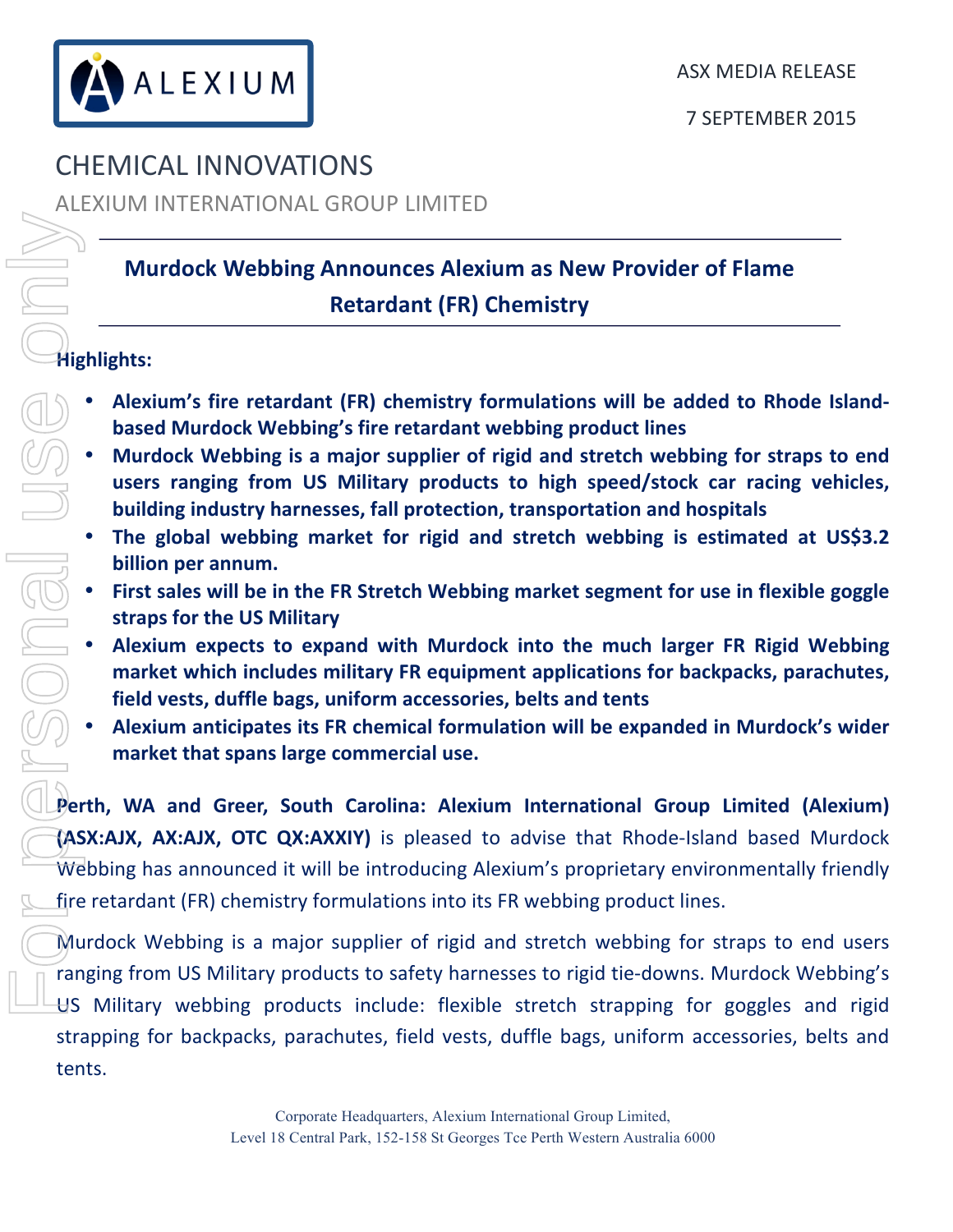**Ray Clarke, VP of Sales for Murdock Webbing said:** "As collaboration with Alexium continues, we are confident with our decision to use Alexium's flame retardant products as those products continue to exceed our expectations for performance."

First Alexium FR formulation sales with Murdock Webbing are in the FR Stretch Webbing market segment for use in flexible straps for goggles for the US Military.

Immediately following on from this first product line, it is anticipated Murdock will expand the use of Alexium's FR formulations on its products into the much larger FR Rigid Webbing market including military FR equipment applications for backpacks, parachutes, field vests, duffle bags, uniform accessories, belts (including seat belts) and tents.

FR Rigid Webbing is also essential for a variety of uses including: harnesses for high speed racing vehicles/stock car, building industry harnesses, fall protection, transportation load strapping and hospital applications. It is intended that Alexium's FR formulations for Murdock Webbings products will also extend to this wider market. Murdock Webbings products with Alexium FR formulations are anticipated to be available to end-use customers no later than Q1 2016. mmediately following on from this first prime use of Alexium's FR formulations on its<br>
market including military FR equipment ap<br>
duffle bags, uniform accessories, belts (inclu<br>
FR Rigid Webbing is also essential for a va<br>

**Nicholas Clark, CEO and Executive Director of Alexium, said:** "As we continue to capture more of the military market, we feel Murdock Webbing, with a steadfast reputation within the military arena, was the perfect choice for collaboration on this specialist application. Beyond our efforts with Natick on 50/50 Nylon Cotton for FR Uniforms, this is the next step in our goal of supplying the military with all of its FR equipment needs."

Murdock Webbing has production facilities in Tarboro, North Carolina, which utilizes modern- $\overline{d}$ ay technologies and processes to service customers in the Sling & Tie Down Industry.

In the early 2000s, Murdock further expanded its offerings by purchasing the assets of two Jacquard weaving facilities, Velcro Webbing (formerly Impact Textiles) from Fall River, Massachusetts and Bison Weaving from Longmont, Colorado. The equipment from these two acquisitions was relocated to its Rhode Island facility, giving Murdock the largest US domestic